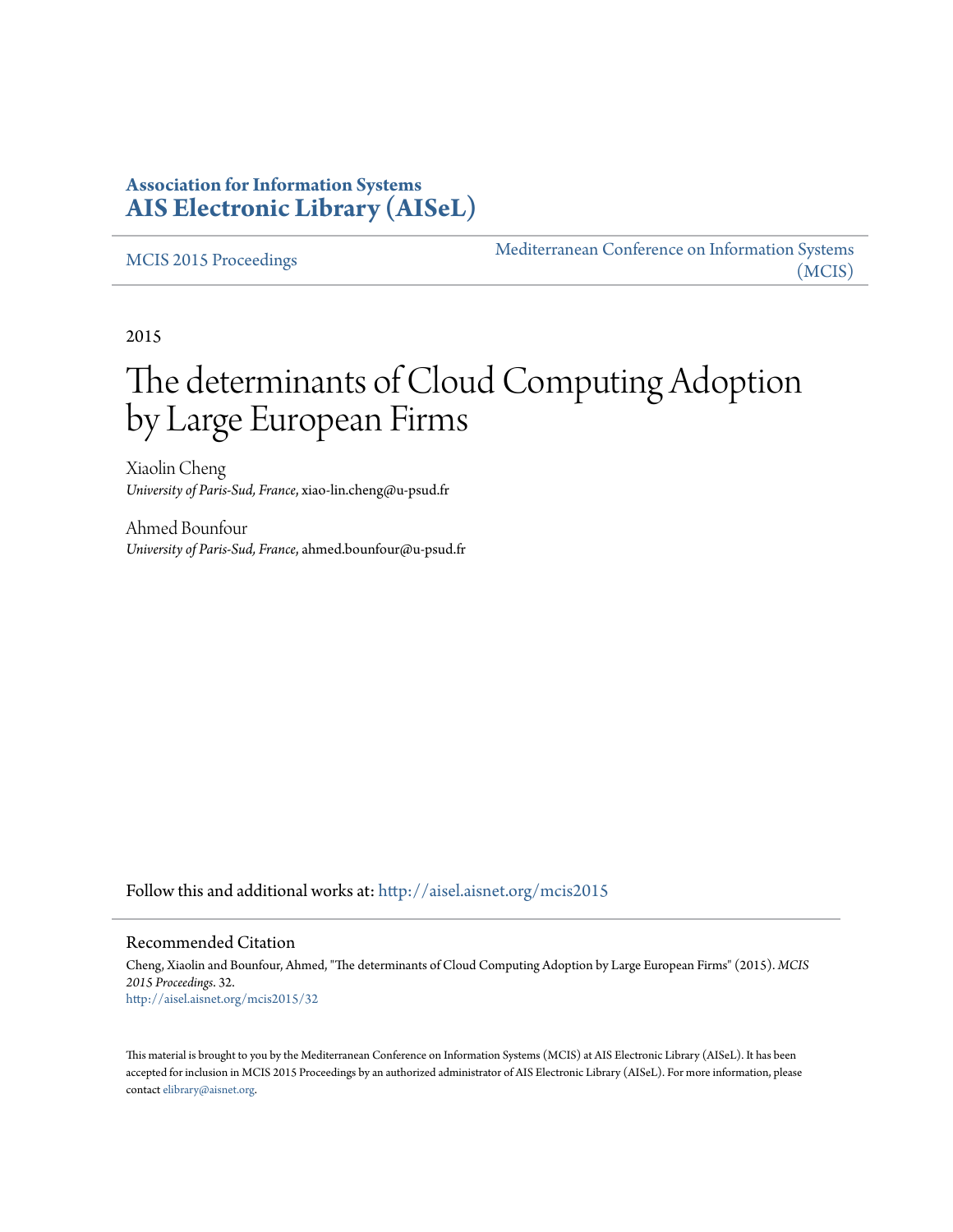# **THE DETERMINANTS OF CLOUD COMPUTING ADOPTION BY LARGE EUROPEAN FIRMS**

*Research in Progress*

Xiaolin Cheng, University of Paris-Sud, Sceaux, France, [xiao-lin.cheng@u-psud.fr](mailto:xiao-lin.cheng@u-psud.fr) Ahmed Bounfour, University of Paris-Sud, Sceaux, France, [ahmed.bounfour@u-psud.fr](mailto:ahmed.bounfour@u-psud.fr)

### **Abstract**

*This paper reports ongoing research into the human and non-human factors underlying the adoption of cloud computing in large European firms. To assess these determinants, we develop a model based on the Technology Acceptance Model (TAM) and the Technology-Organization-Environment (TOE) framework. We develop a questionnaire to collect data on each of variables identified in the proposed model.*

*Keywords: Cloud computing adoption, TOE and TAM frameworks, large European firms, Survey methods, Regression analysis*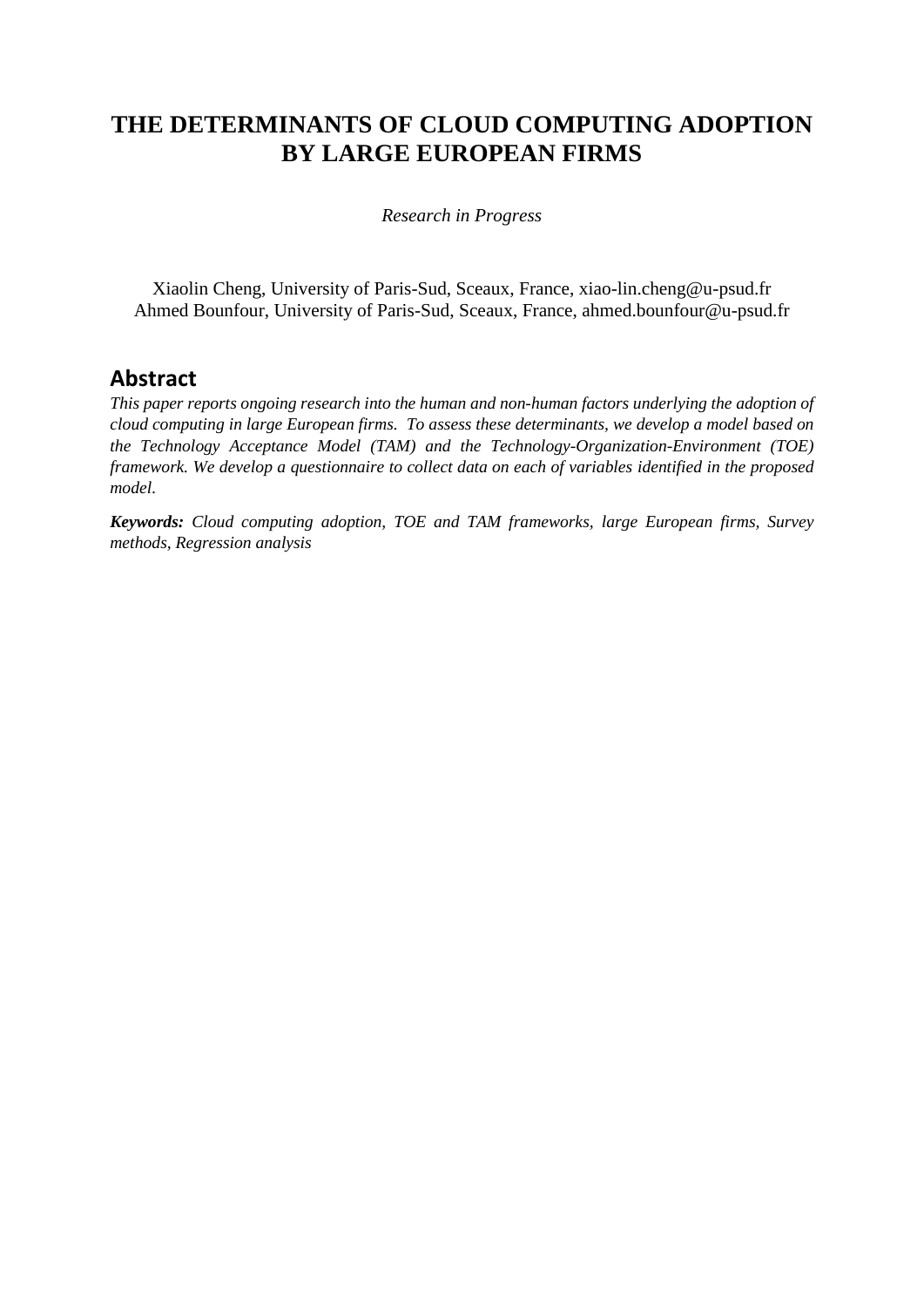# **Introduction**

Theoretically, cloud computing offers a vast opportunity for organizations and enterprises to improve the flexibility and smooth operation of their business models (Accenture, 2012). Consequently, it would appear that these organizations would find it very easy to migrate to cloud computing. However, in practice, the debate rages regarding cloud adoption (Khajeh-Hosseini et al., 2010). As cloud computing requires a high level of commitment, research frameworks may help to reduce the perceived technical, financial and social risks (Barki, 2007; Eze et al., 2011; Silva, 2007).

Early studies on cloud computing adoption tend to be skewed toward benefits and challenges (Lorraine, M. et al. 2013), and only a few have addressed it from a human perspective (see Table 1). There is currently no holistic evaluation of the human and non-human determinants of adoption. In this study we address this crucial gap by developing an integrative research model that combines the Technology Acceptance Model (TAM) and Technology-Organization-Environment (TOE) framework. We use the model to evaluate the determinants of cloud computing adoption in an organization. This study therefore presents a more holistic assessment of the determinants of cloud computing adoption than earlier work. In addition, this investigation of the determinants of adoption in large European firms contributes to the wider body of scientific knowledge that has so far paid little attention to the issue.

In the domain of Information System (IS), theories aim to understand, explain, or predict how, why and to what extent individuals, firms or organizations adopt and agree to deploy a new technology. Based on this earlier work, which forms the background for the problem, the main research question for this study is: what are the key determinants that influence the organizational adoption of cloud computing by large European firms?

The following sub-questions are framed to address the research problem.

- 1. What are the theoretical frameworks for the adoption of cloud computing by large European firms?
- 2. How does the heterogeneous network of human and non-human factors influence the adoption of cloud computing by large European firms?

### **Literature review**

Cloud computing research is still in its early days. Much of the current literature focuses on its benefits and risks, organizational case studies of cloud adoption and cloud computing architectures (Bhattacherjee and Park, 2013). A methodological approach to the comparison of cloud versus in-house solutions has been proposed that is based on an assessment of the direct economic impact of migration to the cloud (Naldi and Mastroeni, 2014). This approach uses Net Present Value and stochastic models of storage costs and memory requirements. The adoption of new technologies, such as cloud computing, is a complex phenomenon with a high level of ambiguity and a variety of opportunities and challenges. We carried out a detailed analysis of the literature on cloud computing adoption based on the articles summarized in Table 1.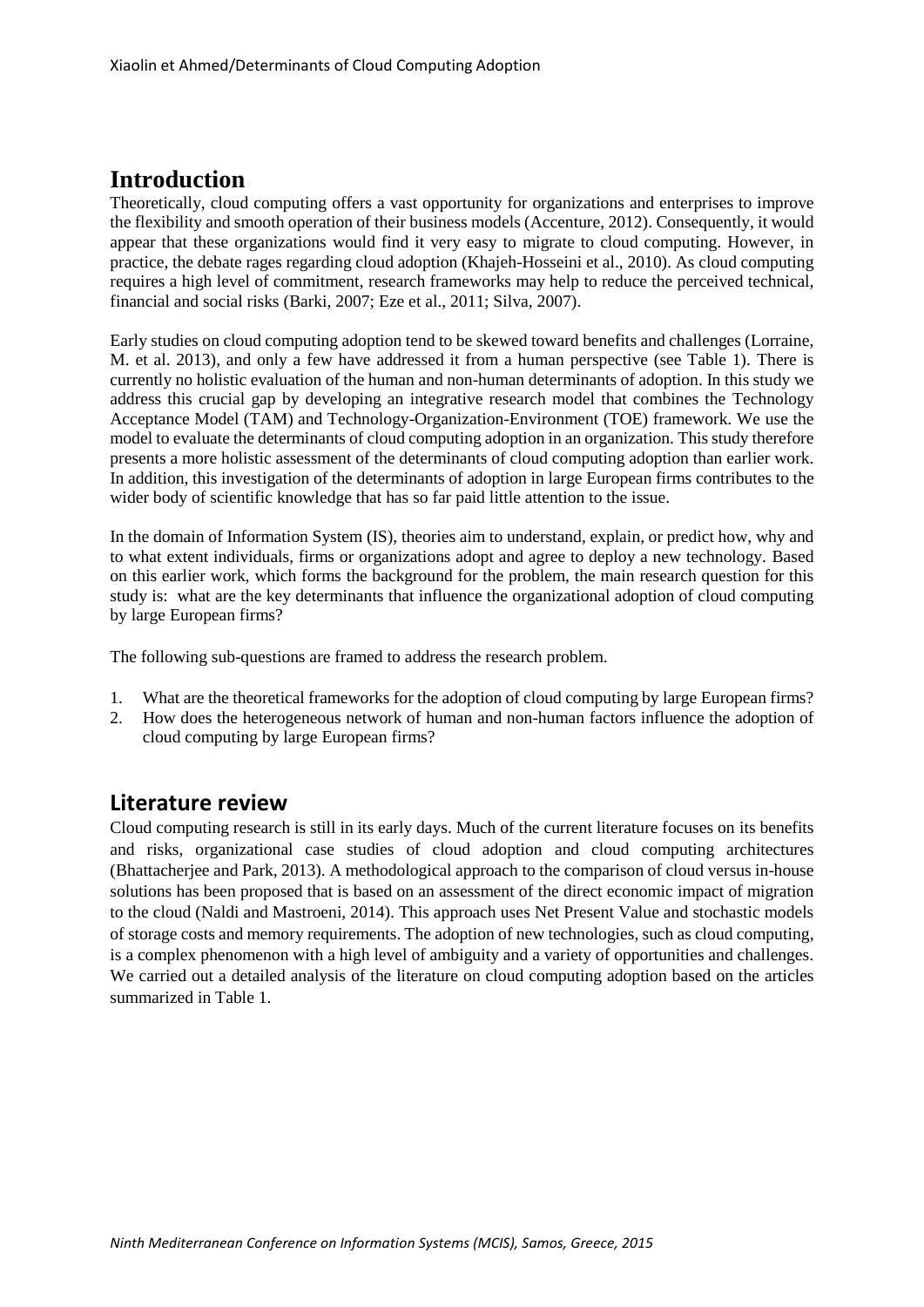| <b>Table 1</b> Literature review |                  |                   |  |                                |
|----------------------------------|------------------|-------------------|--|--------------------------------|
| <b>Article</b>                   | <b>Framework</b> | <b>Constructs</b> |  |                                |
|                                  |                  | Technology        |  | Organization Environment Human |
| $(Lin \& Chen, 2012)$            | <b>DOI</b>       |                   |  |                                |
| (Ratten, 2012)                   | Social cognitive |                   |  | ν                              |
| (W. W. Wu, 2011)                 | TAM              |                   |  |                                |
| (Lee et al., 2013)               | <b>PEST</b>      |                   |  |                                |
| (Misra & Mondal, $2011$ )        | No framework     |                   |  |                                |
| (Low, Chen & Wu, 2011)           | <b>TOE</b>       |                   |  |                                |
| (Gupta et al., 2013)             | No framework     |                   |  |                                |
| (Hsu et al., 2014)               | TOE              |                   |  |                                |
| (Nkhoma & Dang, 2013)            | <b>TOE</b>       |                   |  |                                |
| (Che Hussin et al., 2013)        | <b>TOE</b>       |                   |  |                                |
| (Alshamaila et al., 2013)        | <b>TOE</b>       |                   |  |                                |
| (Lee, Park & Lim, 2013)          | <b>PEST</b>      |                   |  |                                |
| (Wu et al., 2013)                | DOI              |                   |  |                                |
| (Oliveira et al., 2014)          | TOE and DOI      |                   |  |                                |
| (Borgman et al., 2013)           | <b>TOE</b>       |                   |  |                                |
| (Benlian & Hess, 2011)           | No framework     |                   |  |                                |
| (Cegielski et al., 2012)         | <b>TOE</b>       |                   |  |                                |
| (Current study)                  | TOE and TAM      |                   |  | ν                              |

*Table 1 Literature review*

Note: Diffusion of Innovation (DOI); Technology Acceptance Model (TAM); Technology-Organization-Environment (TOE); Political-Economic-Social and Technological (PEST)

This literature review helped us to understand the background for cloud computing adoption and related research. We then developed a research model that highlights nine factors influencing cloud adoption. Subsequently, we created a questionnaire in order to collect empirical data and test our hypotheses. In further research, the data will be analyzed using the Partial Least Square (PLS) method. The results of this study will not be only useful for large European firms who must decide whether to adopt the new technology, but also as a basis for further research into this subject.

## **Research model and hypotheses**

The Technology Acceptance Model (TAM) (Davis, 1989) was the first attempt to develop an overall approach to the issue of adoption in the domain of IS (Barki, 2007; Eze et al., 2011; Silva, 2007). The model considers perceived usefulness (PU) and perceived ease of use (PEOU) as the key determinants of the adoption of information technology. Despite its widespread diffusion and implementation in IS research, the model suffers from the narrow focus on only two main dimensions, while other use factors are ignored. Other research has extended the scope of the analysis and added other dimensions: the Technology, Organization and Environment (TOE) framework is a notable example (Awa, H.O. & Vkoha, O. 2012).

The TOE framework identifies various influential factors in the innovation adoption process (Tornatzky & Klein, 1982). There are features of the TOE framework that make it appropriate for the investigation of cloud computing adoption, which is unlike conventional innovation adoption and diffusion scenarios. Cloud computing services are usually provided to firms and organizations by a third party (cloud service providers). Thus, unlike conventional innovations, cloud computing technology has three main players: cloud-based services, cloud users and cloud service providers. As a result, its adoption is influenced by three major factors: 1. the characteristics of cloud computing technology, which is a function of both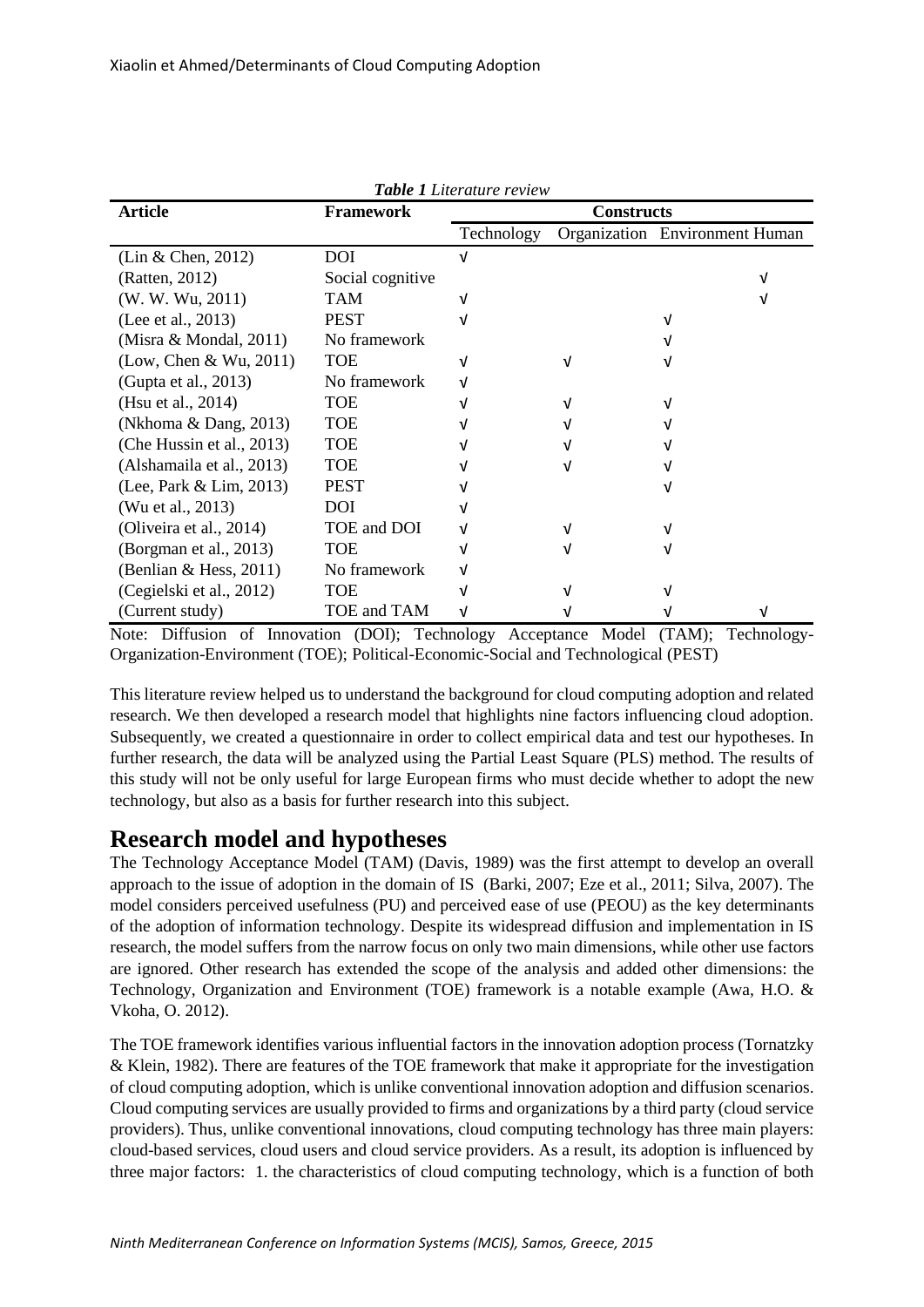technologies that are both internal and external to the company; 2. the characteristics and resources of firms and organizations that provide the organizational context; 3. the characteristics of the environmental context in which a firm conducts its business: its industry; competitors; access to resources supplied by others; and dealings with the government.

In this study, we integrate constructs from both the TOE method and the TAM framework in order to include both human and non-human actors in the network. Based on the references given in Table 2, we developed the hypotheses outlined below.

| Constructs   | Variables              | References                                          |
|--------------|------------------------|-----------------------------------------------------|
| Human        | Perceived usefulness   | (Oliveira et al., 2014),                            |
|              |                        | (Moore & Benbasat, 1991)                            |
|              | Perceived ease of use  | (Moore & Benbasat, 1991),                           |
|              |                        | (Gupta et al., 2013)                                |
| Technology   | Complexity             | (Low et al., 2011), (Moore & Benbasat, 1991),       |
|              |                        | (If in edo, 2011)                                   |
|              | Compatibility          | (Low et al., 2011), (To & Ngai, 2006), (Ifinedo,    |
|              |                        | $2011$ ,                                            |
|              |                        | (Zhu, Dong, Xu & Hally, 2006)                       |
| Organization | Top management support | (Low et al., 2011), (Zhu, Li, Wang & Chen, 2010),   |
|              |                        | (Chwelos, Benbasat & Dexter, 2001)                  |
|              | Adequate resources     | (Chang et al., 2007)                                |
| Environnent  | Vendor support         | (Thong, 2001)                                       |
|              | Government policy      | (Zhu & Kraemer, 2005), (Marston et al., 2011)       |
|              | Competitive pressure   | (Low et al., 2011), (To & Ngai, 2006), (Pan & Jang, |
|              |                        | 2008), (Ifinedo, 2011)                              |

| <b>Table 2</b> Constructs and their resources |  |  |
|-----------------------------------------------|--|--|
|-----------------------------------------------|--|--|

#### **Hypotheses**

#### **Perceived usefulness**

Perceived usefulness refers to the degree to which a person believes that the use of a system will improve his performance.

**H1** Perceived usefulness is positively related to organizational adoption of cloud computing

#### **Perceived ease of use**

Perceived ease of use is described as the degree to which a person believes that the use of a system will be effortless.

**H2** Perceived ease of use is positively related to organizational adoption of cloud computing

#### **Complexity**

Complexity describes "the degree to which an innovation is perceived as difficulty to understand and to use"

**H3** Complexity is negatively related to organizational adoption of cloud computing

#### **Compatibility**

Compatibility reflects the degree to which an innovation is perceived as being consistent with the existing values, past experiences, and needs of receivers.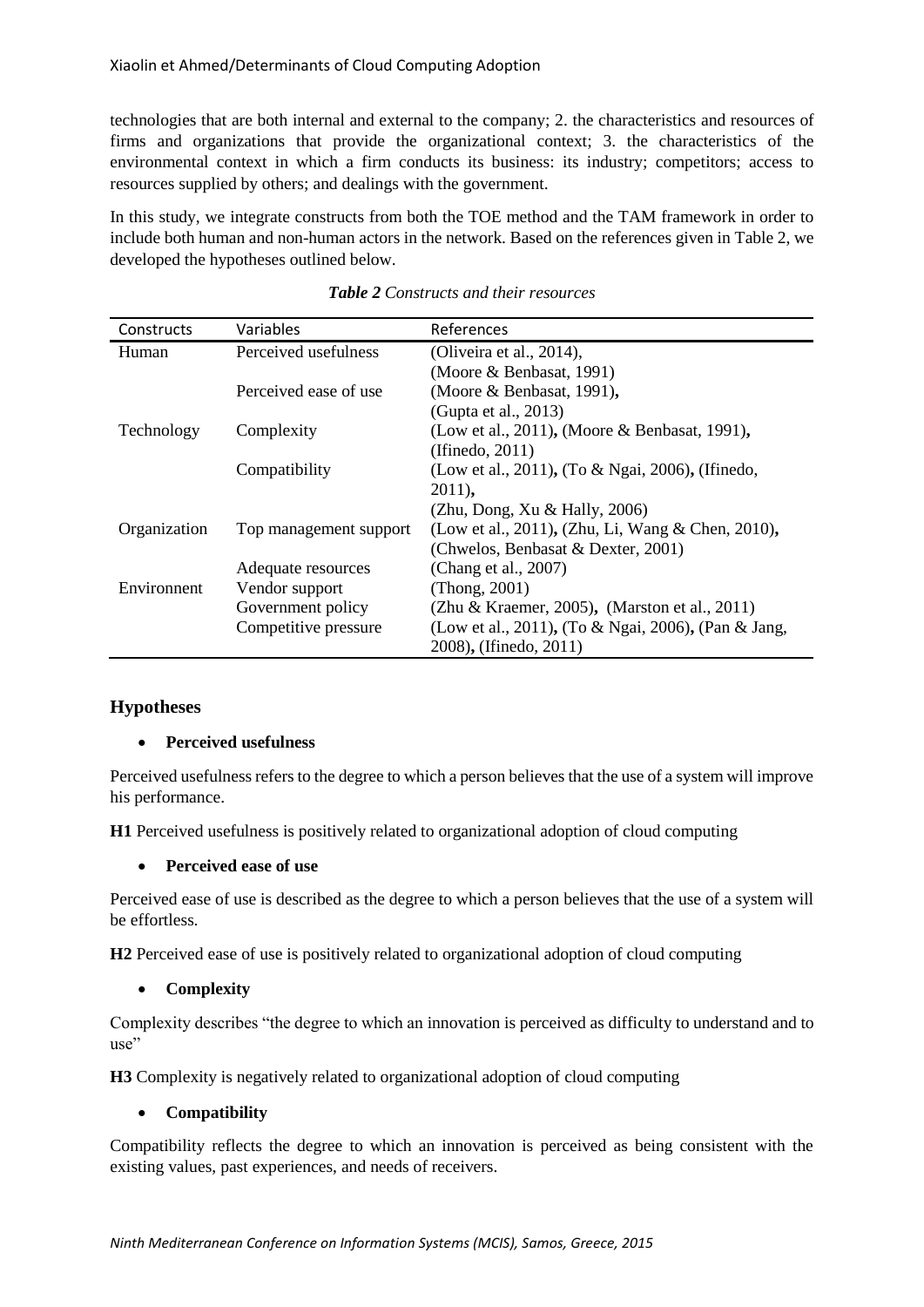**H4** Compatibility is positively related to organizational adoption of cloud computing

#### **Top management support**

Top management support can contribute to the adoption of innovation by creating a fertile environment and providing resources (Premkumar & Roberts, 1999).

**H5** Top management support is positively related to organizational adoption of cloud computing

#### **Adequate resources**

Adequate resources are also critical to the success of adoption. If the budget is sufficient, positive support will be provided by human resources.

**H6** Adequate resources are positively related to organizational adoption of cloud computing.

#### **Vendor support**

In cloud computing technology, the customer is highly dependent on the vendor to achieve the desired level of security. This dependency is highlighted in low-tech companies, which lack information technology expertise. Therefore, vendors must guarantee security, availability, and performance through clear Service Level Agreements (SLA)

**H7** Vendor support is positively related to organizational adoption of cloud computing

#### **Government policy**

Government policy is another environmental factor that affects innovation diffusion. Companies operating in an environment where government policies are restrictive have a low level of technology adoption.

**H8** Government policy is negatively related to organizational adoption of cloud computing

#### **Competitive pressure**

Competition pressure is defined as "the degree that the company is affected by competitors in the market" (Zhu, Xu & Dedrick, 2003). Firms react by adjusting their offers and greater competition forces a firm to allocate more resources to innovation.

**H9** Competitive pressure is positively related to organizational adoption of cloud computing.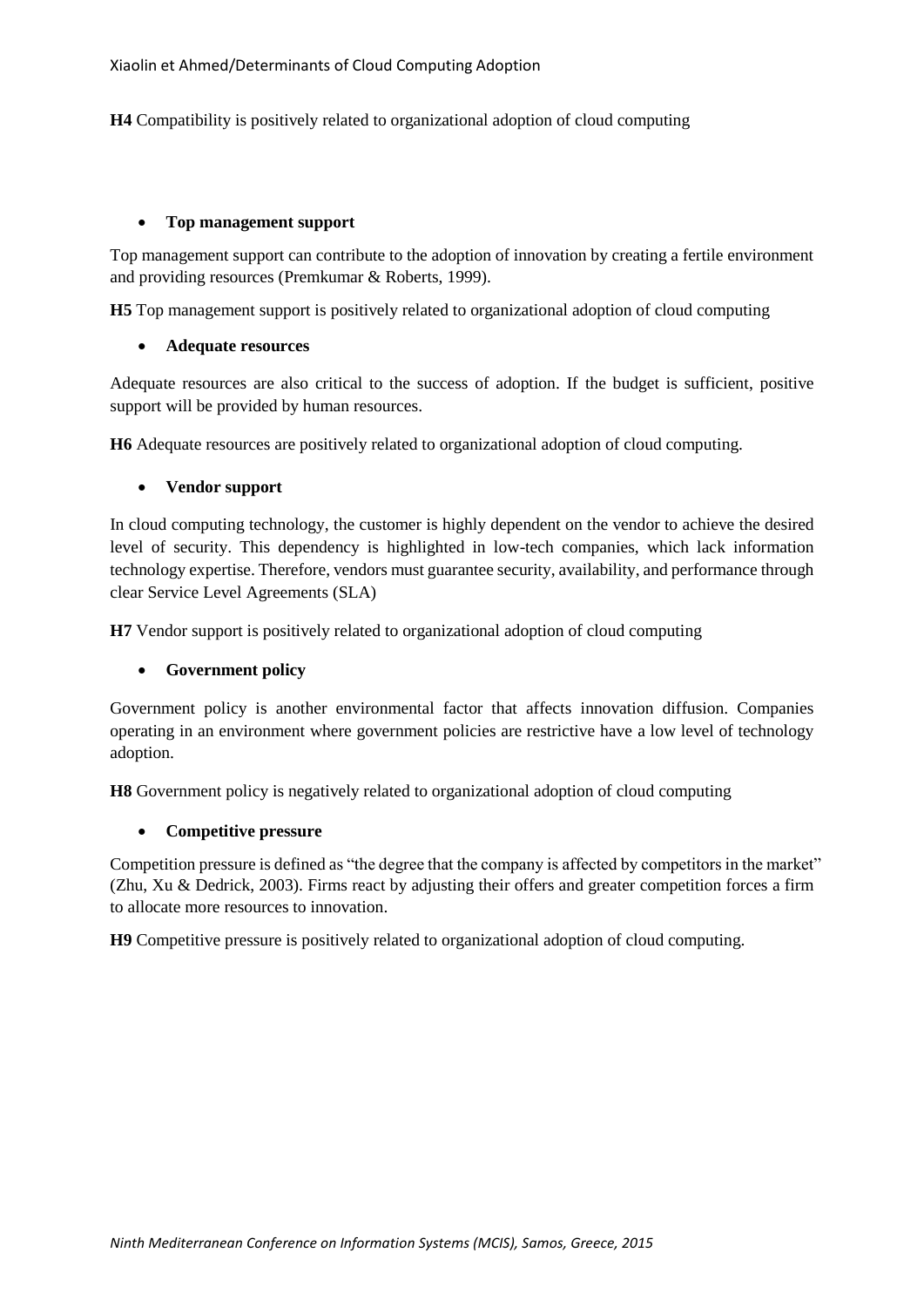

*Figure 1 Research Model*

# **Method**

To test the hypotheses outlined above, we used a questionnaire to collect data on each of the variables given in the proposed model. The sample consisted of large European firms in high-tech industries. Variables were measured on a five-point Likert scale, with values ranging from 1 (strongly disagree) to 5 (strongly agree). Information technology (IT) staff and managers of high-tech firms were targeted as they are best placed to understand their firm's current IT operations and future trends.

The first step consisted of a pilot study designed to ensure that the questionnaire was suitable for the research context. This consisted of personal interviews that aimed to verify the efficiency of the questionnaire. Associate professors of IT (specialized in cloud computing) and other IT professionals were asked to review the questionnaire. Based on their feedback, some items were modified to improve clarity. The questionnaire itself will be distributed using the firms' own platforms, to increase the response rate. The constructs in the questionnaire were developed from the literature reviews described in Table 1 and Table 2, and were modified to fit the context of cloud computing adoption. The questionnaire was divided into two parts:

- 1. Demographic characteristics including: the number of employees; capital; annual revenue; and adoption of cloud computing services
- 2. Evaluation of the nine predictors using a five-point Likert scale

Table 3 was constructed to support the hypotheses, from which we can find the loadings for each hypothesis. And all the used references were outlined in Table 2.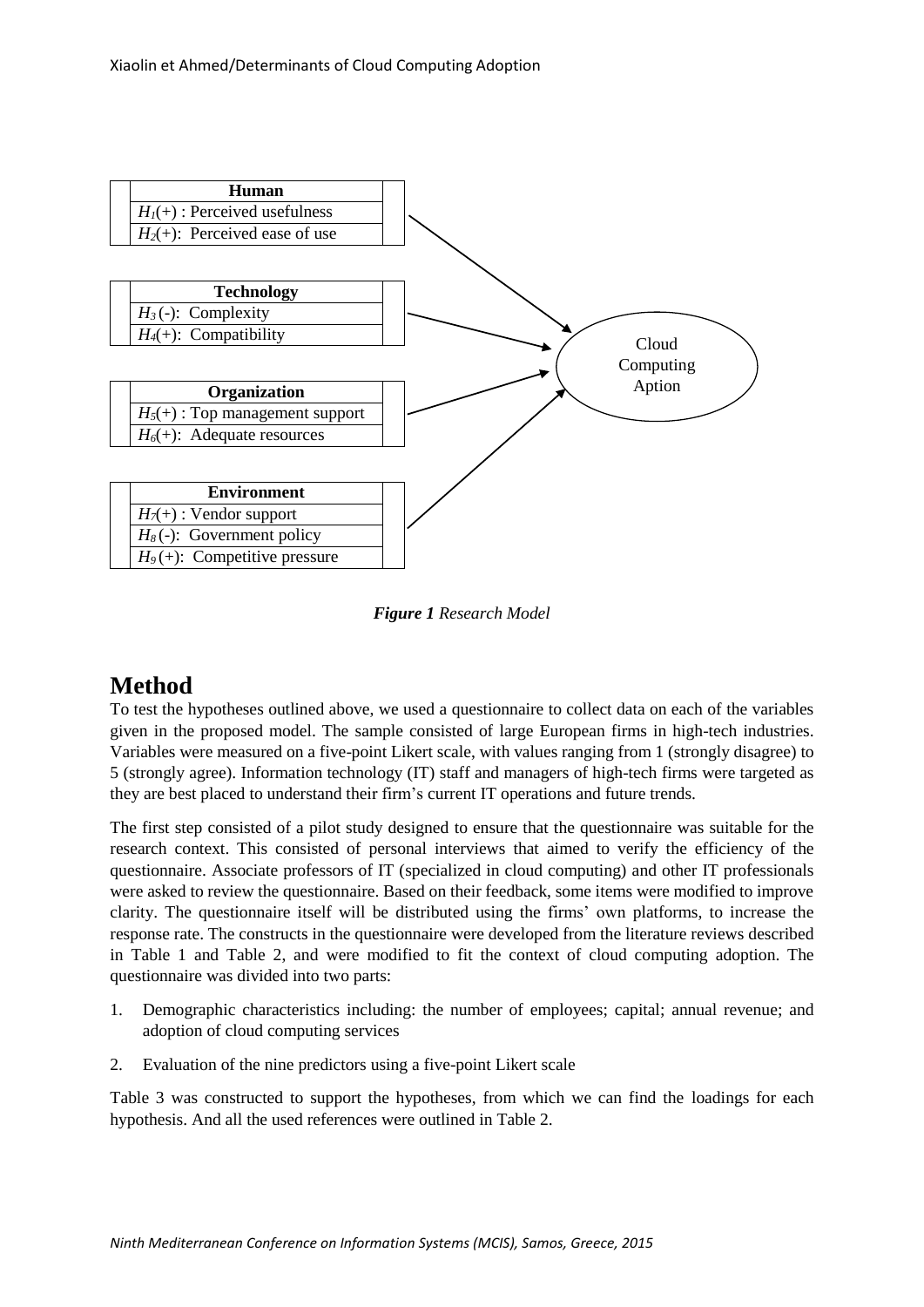| Measurements           | Loadings                                                                                                                                                                                                                                                                                                                                                                                                  |
|------------------------|-----------------------------------------------------------------------------------------------------------------------------------------------------------------------------------------------------------------------------------------------------------------------------------------------------------------------------------------------------------------------------------------------------------|
| Perceived usefulness   | Compared to current technologies, cloud computing enables tasks to<br>be accomplished more efficiently<br>Cloud computing contributes to the agility of the enterprise<br>Cloud computing technology helps to reduce operational<br>maintenance, updating and training costs                                                                                                                              |
| Perceived ease of use  | A good internet connection and speed of cloud services are necessary<br>Cloud tools and data can be used and accessed from anywhere<br>Negligible learning time for all employees                                                                                                                                                                                                                         |
| Complexity             | Cloud computing is too complex for business operations<br>The skills needed to adopt cloud computing are too complex for<br>employees<br>The complexity of transferring current systems to a cloud computing<br>platform is a concern<br>Uncertainty about the location of data limits the use of cloud computing<br>services<br>The risk of a security breach limits the use of cloud computing services |
| Compatibility          | Cloud computing technology is compatible with current practices<br>Cloud computing technology is consistent with the firms' core values<br>and goals                                                                                                                                                                                                                                                      |
| Top management support | Cloud technology can easily be integrated into existing IT<br>infrastructure<br>Applications are loosely coupled and independent<br>The company's top management provides strong leadership and<br>engages in information systems' policy<br>The company's top management is willing to take risks in the adoption<br>of cloud computing                                                                  |
| Adequate resources     | Does the firm have enough resources to support the development of<br>cloud computing technology?<br>Does the firm have enough time to develop cloud computing<br>technology?<br>Does the firm have an adequate budget for the development of cloud<br>computing technology?<br>Does the firm have enough human resources to develop cloud<br>computing technology?                                        |

*Table 3 Measurements and their loadings*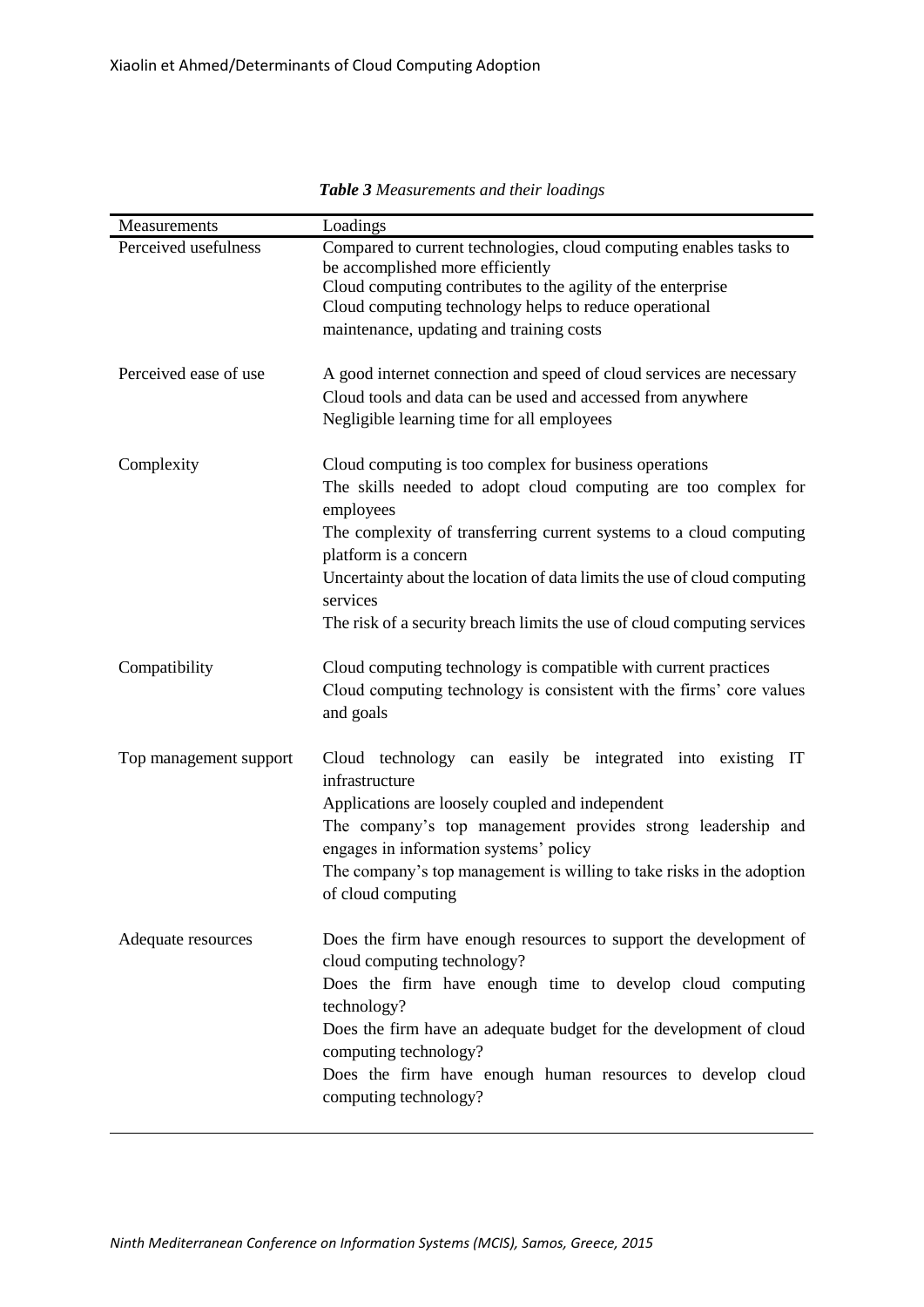| Vendor support       | There is a service level agreement (SLA), guaranteed by the vendor                                                                                                                                                                                         |
|----------------------|------------------------------------------------------------------------------------------------------------------------------------------------------------------------------------------------------------------------------------------------------------|
|                      | The vendor will cooperate in returning data if the company decides to<br>change vendor                                                                                                                                                                     |
|                      | The firm will receive adequate compensation for a vendor breach of the<br><b>SLA</b>                                                                                                                                                                       |
|                      | Support is easily available from cloud computing vendors during<br>implementation                                                                                                                                                                          |
|                      | Adequate training is provided by vendors                                                                                                                                                                                                                   |
| Government policy    | The government encourages firms to apply cloud computing<br>There are intermediate organizations that support enterprises during<br>implementation<br>Appropriate regulations are in place to deal with any legal challenges<br>related to cloud computing |
| Competitive pressure | The firm thinks that cloud computing has an influence on competition<br>in their industry<br>The firm is under pressure from competitors to adopt cloud computing                                                                                          |
| Intention to adopt   | The firm has already planned to use cloud computing services<br>The firm plans to adopt cloud computing in the next year<br>Cloud computing is a solution that the firm is ready to accept                                                                 |

All items are based on five-point scale

## **Analysis**

There are several analytic methodologies for measuring cloud computing adoption, such as the Mann-Whitney test (Borgman et al., 2013) and hierarchical regression (Cegielski, 2012). The Partial Least Square (PLS) approach has emerged as the most popular and widely-used methodology due to its effectiveness and ease of use.

The methodology has been used to validate measurements and to test hypotheses. We will test our research hypotheses using PLS-based structural equation modeling. Unlike parameter-oriented and covariance-based structural equation modeling, the component-based method is prediction-oriented and places minimal restrictions on sample size and residual distributions. Furthermore, there are no data normality requirements. The technique employs a component-based approach for model estimation and is best suited for testing complex structural models. A two-step approach will be used: first, the quality of measures will be assessed using the measurement model; then the hypotheses will be tested using the following structural model. Let  $X = \{X_i \mid i=1, 2, \ldots, 9\}$  be the set of determinants,  $\beta = \{\beta_i \mid i=0, 1, \ldots, 9\}$ 9} be the parameters and Y was defined as the intention of cloud computing adoption.

#### $Y = \beta_0 + \beta_1 X_1 + \beta_2 X_2 + \beta_3 X_3 + \beta_4 X_4 + \beta_5 X_5 + \beta_6 X_6 + \beta_7 X_7 + \beta_8 X_8 + \beta_9 X_9 + \mu$

Although we assume that all the explanatory variables are independent in this equation, in reality there are interdependencies. To address this limitation, we will model the relationships between multiple attributes in the analysis of the survey results.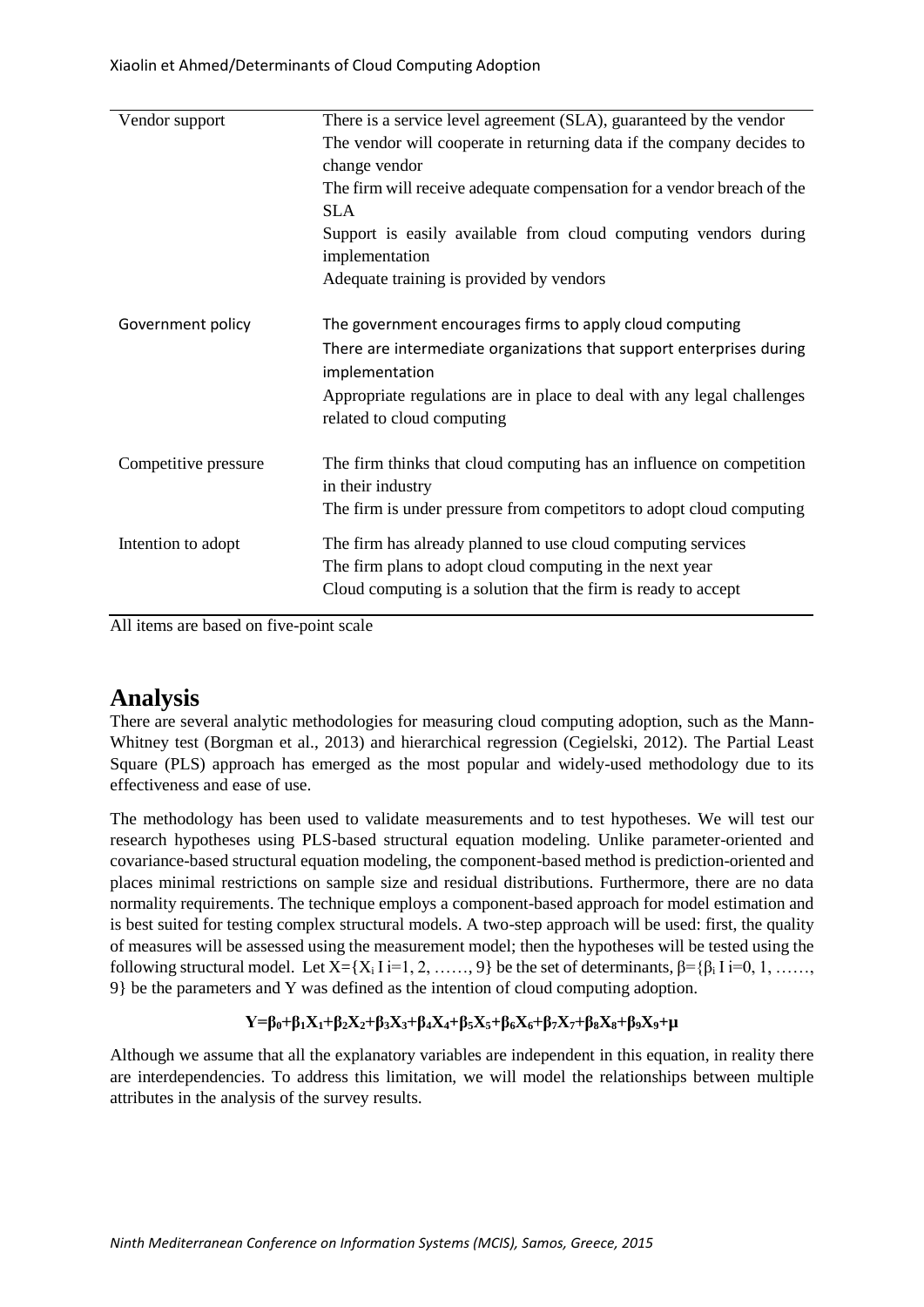Xiaolin et Ahmed/Determinants of Cloud Computing Adoption

#### **Conclusion and future research**

No previous research has drawn on innovation adoption theory that considers both the human and nonhuman factors that impact cloud computing adoption. This study addresses this gap in the research. It combines the TAM method and TOE framework in order to assess the factors influencing the adoption of cloud computing from human and non-human perspectives. A questionnaire was designed to collect data related to the research variables. Future research will focus on the development and diffusion of the questionnaire and the analysis of the results.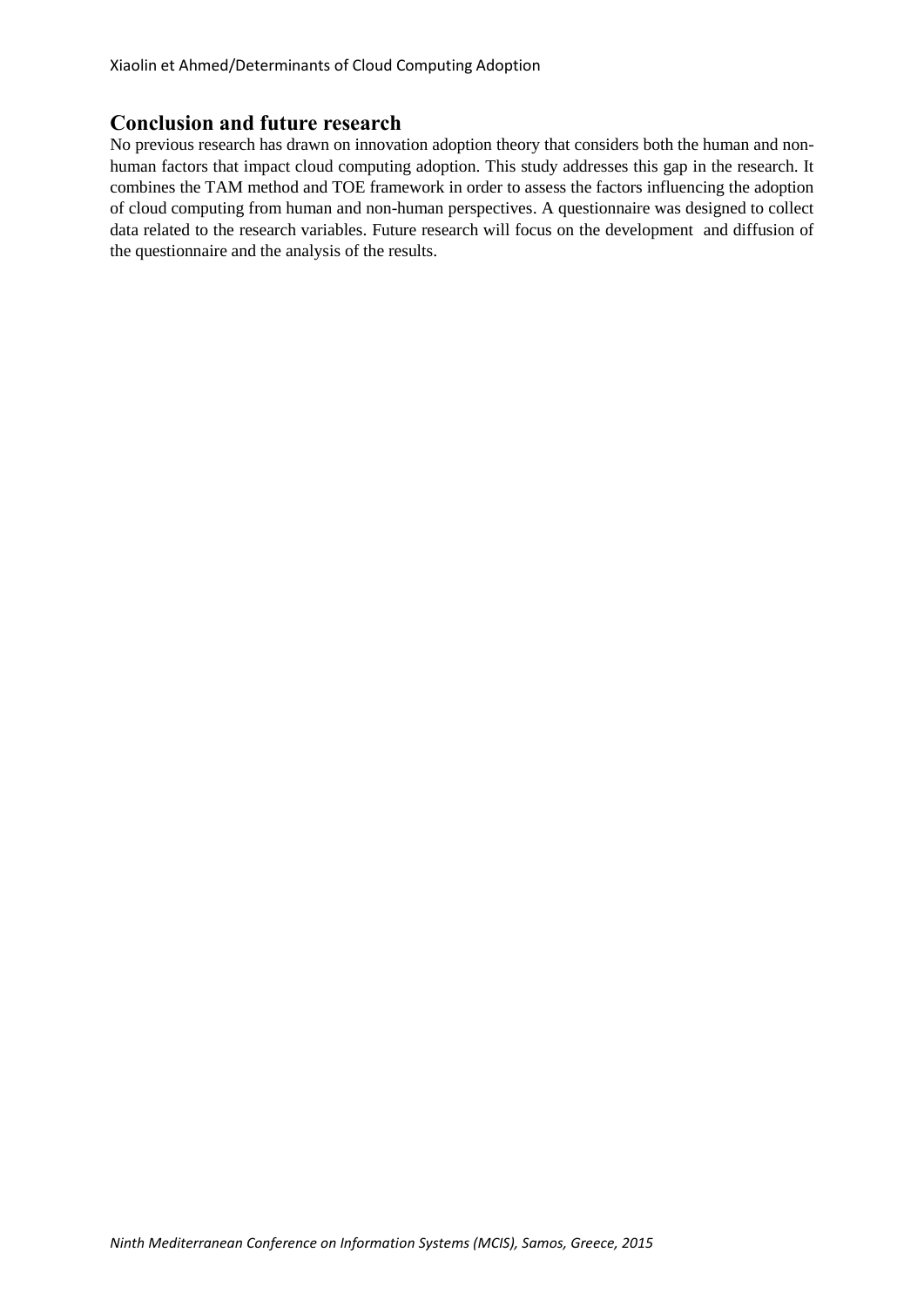### **References**

Accenture. (2012). A new era in banking cloud computing changes the game. Accenture.

- Alshamaila, Y., Papagiannidis, S., & Li, F. (2013). Cloud computing adoption by SMEs in the north east of England: A multi-perspective framework. Journal of Enterprise Information Management, 26, 250–275.
- Awa, H.O., Ukoha, O. (2012). Integrating TAM and TOE frameworks and expanding their characteristic constructs for e-commerce adoption by SMEs. Proceedings of Information Science & IT Education Conference (InSITE)
- Barki, H. (2007). Quo vadis, TAM? Journal of the Assocition Fo Information Systems, 8(4), 211–218.
- Benlian, A., & Hess, T. (2011). Opportunities and risks of software-as-a-service: Findings from a survey of IT executives. Decision Support Systems, 52(1), 232–246.
- Bhattacherjee A. and Park SC. (2013). Why end-users move to the cloud: a migration-theoretic analysis. European Journal of Information Systems 1-16
- Borgman, H. P., Bahli, B., Heier, H., & Schewski, F. (2013). Cloudrise: Exploring cloud computing adoption and governance with the TOE framework. Proceedings of the Annual Hawaii International Conference on System Sciences, 4425–4435.
- Cegielski, C. G., Jones-Farmer, L. A., Wu, Y., & Hazen, B. T. (2012). Adoption of cloud computing technologies in supply chains: An organizational information processing theory approach. International Journal of Logistics Management, 23(2), 184–211.
- Chang, I. C., Hwang, H. G., Hung, M. C., Lin, M. H., & Yen, D. C. (2007). Factors affecting the adoption of electronic signature: Executives' perspective of hospital information department. Decision Support Systems, 44, 350–359.
- Chwelos, P., Benbasat, I., & Dexter, A. S. (2001). Research Report: Empirical Test of an EDI Adoption Model. Information Systems Research, 12(604), 304–321.
- Davis, F. D. (1989). Perceived usefulness, perceived ease of use, and user acceptance of information technology. MIS Quarterly, 13(3), 319-340
- Davis, F. D. (1989). User Acceptance of Computer TEchnology: A Comparison of Two Theoretical Models. Management Science, 35(8), 982-1003
- Davis, F. D. (1993). User acceptance of information technology: system characteristics, user perceptions and behavioral impacts. International Journal of ManMachine Studies.
- Eze, S. C., Okoye, J. C., Nebo, O. G., Ohakwe, S. N., Chukwuemeka, E., & Anazodo, R. (2011). Using the Characteristics of Small Business Managers to Understand Information Technology ( IT ) Adoption in Nigeria. International Journal of Business and Social Science, 2(13), 82–91.
- Gupta, P., Seetharaman, a., & Raj, J. R. (2013). The usage and adoption of cloud computing by small and medium businesses. International Journal of Information Management, 33(5), 861–874.
- Hsu, P. F., Ray, S., & Li-Hsieh, Y. Y. (2014). Examining cloud computing adoption intention, pricing mechanism, and deployment model. International Journal of Information Management, 34(4), 474– 488.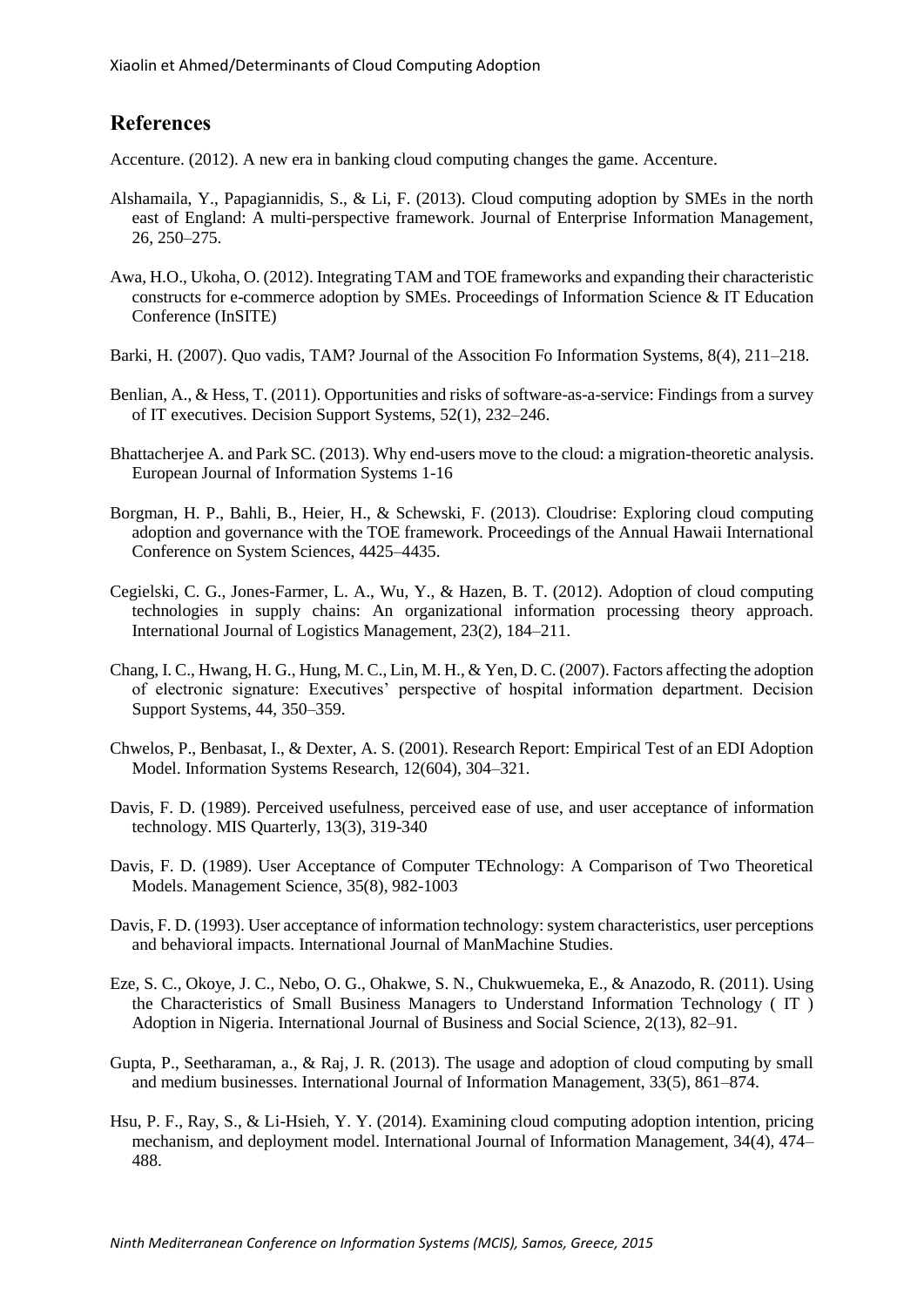- Ifinedo, P. (2011). Internet / e-business technologies acceptance in Canada ' s SMEs : Focus on Organizational and Environmental Factors.
- Khajeh-Hosseini, A., Greenwood, D., Smith, J. W., & Sommerville, I. (2010). The Cloud Adoption Toolkit: Addressing the Challenges of Cloud Adoption in Enterprise.
- Lee, S. G., Chae, S. H., & Cho, K. M. (2013). Drivers and inhibitors of SaaS adoption in Korea. *International Journal of Information Management*, 33(3), 429–440.
- Lee, S., Park, S. B., & Lim, G. G. (2013). Using balanced scorecards for the evaluation of "Softwareas-a-service." *Information & Management*, 50(7), 553–561.
- Lin, A., & Chen, N.-C. (2012). Cloud computing as an innovation: Perception, attitude, and adoption. *International Journal of Information Management*, 32, 533–540.
- Lorraine, M. et al. (2013). Factors affecting the adoption of cloud computing: an exploratiory study. *Proceedings of the 21st European Conference on Information Systems*.
- Low, C., Chen, Y., & Wu, M. (2011). Understanding the determinants of cloud computing adoption. *Industrial Management & Data Systems*, 111, 1006–1023.
- Lu, J., Yu, C.-S., Liu, C., & Yao, J. E. (2003). Technology acceptance model for wireless Internet. *Internet Research*, 13, 206–222.
- Marston, S., Li, Z., Bandyopadhyay, S., Zhang, J., & Ghalsasi, A. (2011). Cloud computing The business perspective. *Decision Support Systems*, 51(1), 176–189.
- Misra, S. C., & Mondal, A. (2011). Identification of a company's suitability for the adoption of cloud computing and modelling its corresponding Return on Investment. *Mathematical and Computer Modelling*, 53(3-4), 504–521.
- Moore, G., & Benbasat, I. (1991). Development of an instrument to measure the perceptions of adopting an information technology innovation. *Information Systems Research*.
- Naldi M. and Mastroeni L. (2014). Economic decision criteria for the migration to cloud storage. *European Journal of Information Systems*. 1-13
- Nkhoma, M. Z., & Dang, D. P. T. (2013). Contributing Factors of Cloud Computing Adoption : a Technology - Organisation - Environment Framework Approach. International Journal of *Information Systems and Engineering*, 1, 38–49.
- Oliveira, T., Thomas, M., & Espadanal, M. (2014). Assessing the determinants of cloud computing adoption: An analysis of the manufacturing and services sectors. *Information & Management*, 51(5), 497–510.
- Pan, M.-J., & Jang, W.-Y. (2008). Determinants of the adoption of enterprise resource planning within the technology-organization-environment framework: Taiwan's communications industry. *The Journal of Computer Information Systems*, 48, 94–102.
- Premkumar, G., & Roberts, M. (1999). Adoption of new information technologies in rural small businesses. *Omega*, 27, 467–484.
- Ratten, V. (2012). Entrepreneurial and ethical adoption behaviour of cloud computing. *Journal of High Technology Management Research*, 23(2), 155–164.